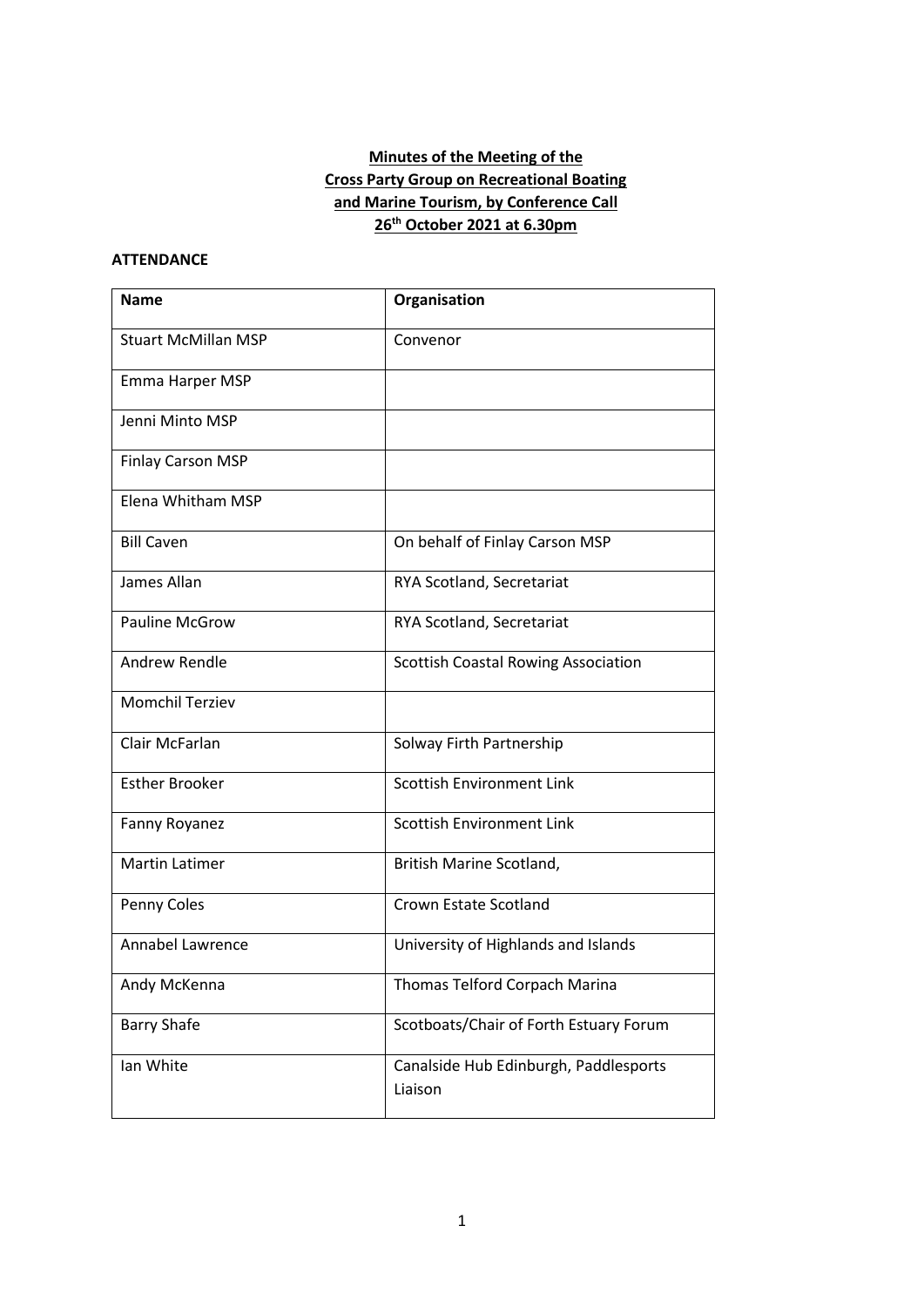| <b>Name</b>                           | Organisation                                       |
|---------------------------------------|----------------------------------------------------|
| John Ormiston                         | <b>Stravaigin Sailing</b>                          |
| <b>Gordon Daly</b>                    | RYA Scotland/Private Boater                        |
| Fergus Duncanson                      | <b>RYA Scotland</b>                                |
| Alan Rankin                           | Sail Scotland                                      |
| David Adams McGilp                    | VisitScotland                                      |
| <b>Graham Russell</b>                 | <b>RYA Scotland</b>                                |
| Aileen Monk                           | <b>British Marine Scotland</b>                     |
| France Marley in place of Brian Clark | <b>British Marine Scotland</b>                     |
| Sarah Kennedy                         | Fort William Marina & Shoreline Company<br>Limited |
| Simon Limb                            | <b>British Marine Scotland</b>                     |
| <b>Eilid Ormiston</b>                 | <b>West Highland College</b>                       |
| <b>Richard Millar</b>                 | <b>Scottish Canals</b>                             |
| <b>Charles Bird</b>                   | <b>RYA Scotland</b>                                |

# **APOLOGIES**

| <b>Name</b>            | Organisation                                                                    |
|------------------------|---------------------------------------------------------------------------------|
| Jonathan Mosse         | <b>RYA Scotland</b>                                                             |
| <b>Stuart Smith</b>    | <b>Scottish Canoe Association</b>                                               |
| David Davies           | Stranraer Watersports Association (a<br>representative attending on his behalf) |
| David Vass             | <b>WHAM</b>                                                                     |
| Glenn Porter           | Ocean Sailing Scotland                                                          |
| <b>Suzanne Roberts</b> | Keep Scotland Beautiful                                                         |

# 1. **Welcome and Apologies**

Stuart McMillan MSP welcomed everyone to the meeting.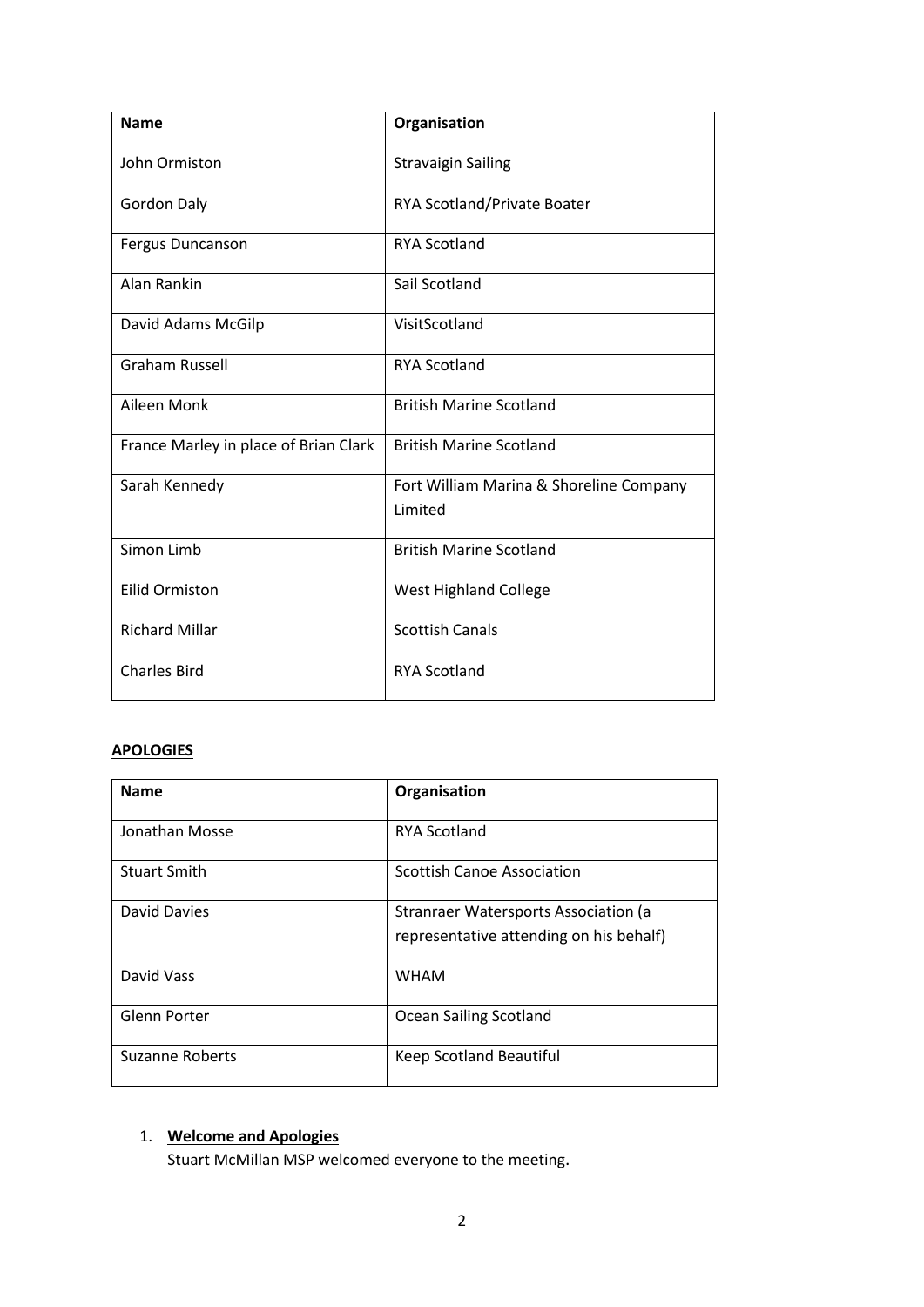# **2. Minute from Meeting on 4 th March 2021**

The minutes were approved as an acceptable record. **Proposed: Emma Harper MSP Seconded: Sarah Kennedy**

#### **Registration of Cross Party Group and appointments**

| Convenor:      | <b>Stuart McMillan MSP</b><br><b>Proposed: Gordon Daly</b> | Seconded: Martin Latimer |
|----------------|------------------------------------------------------------|--------------------------|
| Vice Convenor: | Elena Whitham MSP                                          |                          |
|                | <b>Proposed: SMCM</b>                                      | Seconded: Sarah Kennedy  |
| Secretariat    | <b>RYA Scotland</b>                                        |                          |

**James Allan, Pauline McGrow**

### **3. Actions arising from minutes of 4 th March 2021**

None.

#### **Giant Strides Partnership Update**

# **SL provided an update and outlined the following:**

- Giant Strides is moving forward, and foundations are strong and are in place.
- There are 20 supporters, 9 partners and 4 ready to sign. They have had funding support from 4 major groups and are looking to start grouping partners together and identifying work streams. James Stuart will provide more detail in the next 4-6 weeks.

For the benefit of the new members SMCM explained that Giant Strides is the second national marine tourism strategy that has emanated from this CPG. It began in 2015 and that this is the next iteration.

#### **Action: PM to circulate the 2 versions of the strategy to new CPG members.**

SL reported that following COVID they have sat down and considered what it has brought to us as an industry. There has been a boom in staycations and we need to capitalise on this and ensure that this trend continues.

SMCM stated that we have looked at how we extend the season due to the restrictions earlier this year. SMCM asked if they had received feedback on people's experience of staycations. SL stated that they have seen a growth in start-up participation and first timers. There has been an increase to the visitor economy and UK boat owners and the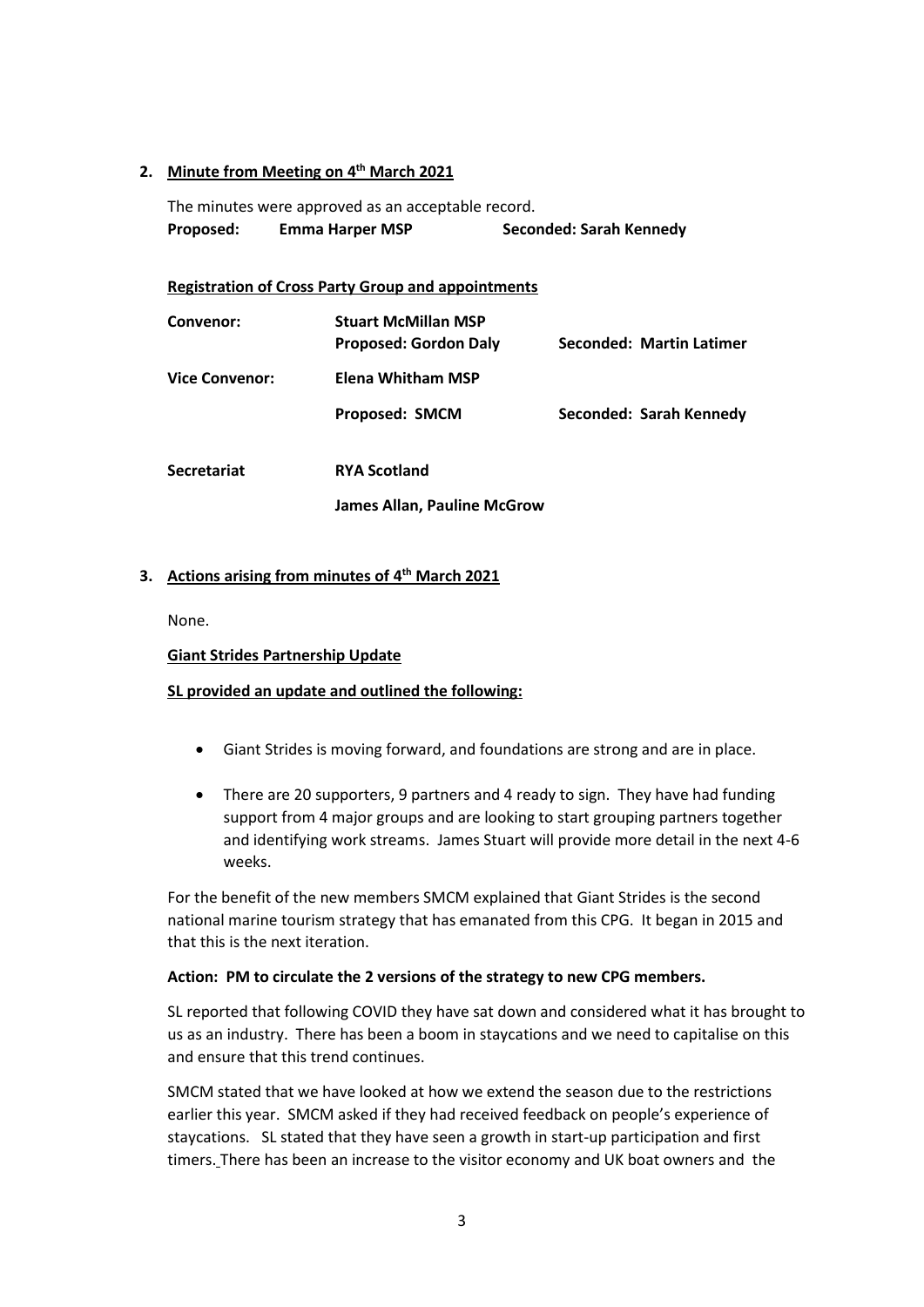quality of the marine offering on the shorelines is much better than 10 years ago. Restaurants and service level has also increased.

SMCM asked whether there had been staff shortages**.** SL stated that there has not been as much in our industry but stressed that we still need to focus on skills shortages. It is a focus for British Marine Scotland for skills and training and there is a need to grow the workforce.

CB stated that there are manpower shortages on the canals and in particular shortages in bank staff for the Crinan Canal. The RYA Scotland Cruising and General Purposes Committee have received anecdotal evidence of people coming from abroad and checking into canals and harbours who have been given a good welcome.

**Action: SMCM suggested that as we progress for the next meeting, we could invite a selection of organisations to do a 5 minute brief synopsis on the feedback that they have had over the season to give the members an understanding of what has happened over the last 12 months and looking towards 2022.**

SL stated that it would be good to get feedback from the food and drink sector especially on the west coast as we have the AIS that shows the boat movement of cruisers round this area. SK reported that they have had 4 mini cruise ships in Fort William with last minute people coming in their yachts staying overnight on pontoons. Once they have their extension in in place, they will be able to take even more.

RM stated that from a Scottish Canals perspective they have been running at 70% of staff. There has been a seasonal challenge with seasonal staff. It has been the driest year in Argyll and Bute for 160 years and this has drained down reservoirs. The big win has been the level of activity on the canal with paddleboarders, kayakers etc. Next year they are looking forward to welcoming their Scandinavian partners.

JA reported that it has been a busy season with the cruising fraternity. Clubs have seen an upsurge in interest for different watersports and the traditional sailing clubs can provide ease of access for these activities to take place. We need to convert that surge of interest into club membership and encourage people to get involved in volunteering and to enjoy their experience on the water. We need to look at what makes a sustainable club, not just for boating or sailing and have clubs evolve that new approach of combining different watersports. Stranraer Watersports and Kintyre are excellent examples of how this works in practice.

We are looking to reach out to the community to get out on the water and we have been involved in interpreting Covid guidance over the last few months to ensure people could access the water. We were able to work with sportscotland to ensure that the people could return to the water safely during the pandemic.

AR stated that on the commercial side, the charter operators and the small ships cruising sector that are carrying less than 12 passengers did not become active until July, so had a virtual half season. There was a carry forward from last season with all part of staycations and "safe family unit afloat" with a business carry forward into 2022.

The promotion in 2022 follows these themes and funding has been secured through the Visit Scotland Marketing fund. The campaign is running in November 2021 and through the first 3 months of next year. The campaign will focus on "Exploring new destinations". AR further explained that they have a specific angle to the south coast of England and looking at "cruise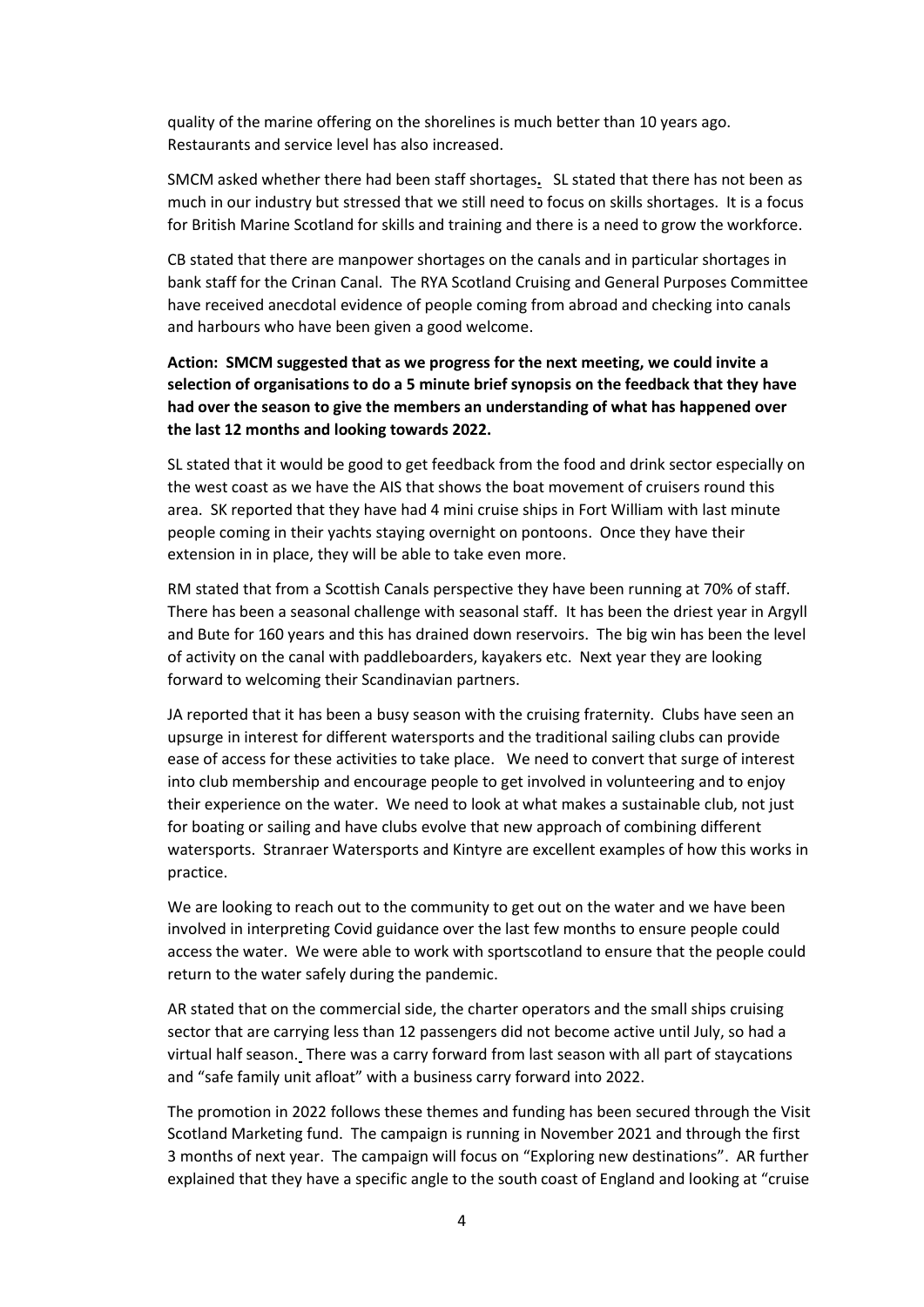and stay". They can attract boats from England and put partnerships in place with operators. The social media and digital campaign will kick off with drone coverage. There will be digital links to offers and to the campaign itself, supported by the Visit Scotland Covid Recovery Fund.

SMCM stated that there have been some distressing images recently of the raw sewage going into waters into the south of England and this some may encourage people to take trip to cruise and stay in Scotland instead.

#### **New Members of the Cross Party Group**

**Elena Whitham MSP -** EW provided an outline of her background and explained that as a wild swimmer, kayaker, canoeist and wife of a SUP enthusiast that she was all about supporting the wider public to access our coasts and water bodies safely to help drive the economies of local coastal towns and villages. EW also stated that as part of the Ayrshire Growth Deal negotiating team, she was passionate about driving investment to the Ayrshire Coast including Girvan. There is a good clean up going on and they have got an ongoing piece of work. There is sewage going into waterways and are keeping an eye on it, a whole lot of farmers working on this. There is potential in the Ayr coast and stated that she is glad to be part of this group.

**Annabel Lawrence -** AL reported that she was keen to promote the restoration of the natural capital along our coastal waters to support the wildlife that attracts so many visitors. AL stated that she is a member of staff at University of Highlands and Islands and is a Lecturer on the Marine Coastal degree and is involved at community level in biodiversity projects such as Lochaline to promote eco-tourism. There is an opportunity to sponsor and donate to the project. AL further emphasised that it is important to help the environment to function. They are hoping to introduce sea grass and blue carbon.

SMCM stated that there has been dolphins seen in Inverclyde area which has been the first time in a lot of years, and it has garnered a lot of interest in the local community.

**Action: Clair McFarlan stated that she would be keen to discuss with AL further to make sure that we are going along the right lines regarding seagrass and shellfish development. Action: PM to pass on contact details.**

#### **4. Red/White Diesel**

JA provided an update and highlighted the following: [\(https://www.rya.org.uk/news/rya](https://www.rya.org.uk/news/rya-welcomes-red-diesel-extended-implementation-date-for-northern-ireland)[welcomes-red-diesel-extended-implementation-date-for-northern-ireland](https://www.rya.org.uk/news/rya-welcomes-red-diesel-extended-implementation-date-for-northern-ireland) )

Red diesel can be used in UK for marine sector. 60/40 will remain so there will be no massive change. There is a hiccup in Northern Ireland, and they can use red diesel. Boats can go to NI with red diesel but there are different arrangements for going onto Republic of Ireland and we are awaiting clarification from HMRC. The RYA Director of External Affairs will be looking at this. **Action/Decision: It was agreed to remove this a standing item on the agenda.**

RM reported that Hydrogenated Vegetable oil is an alternative, but this has not been given as another viable option. RM has raised this with the civil servants to see if there any way round this. We could reduce carbon footprint if we were able to move to HVO and it fits in with the conversation but is not giving the right notice around tax relief.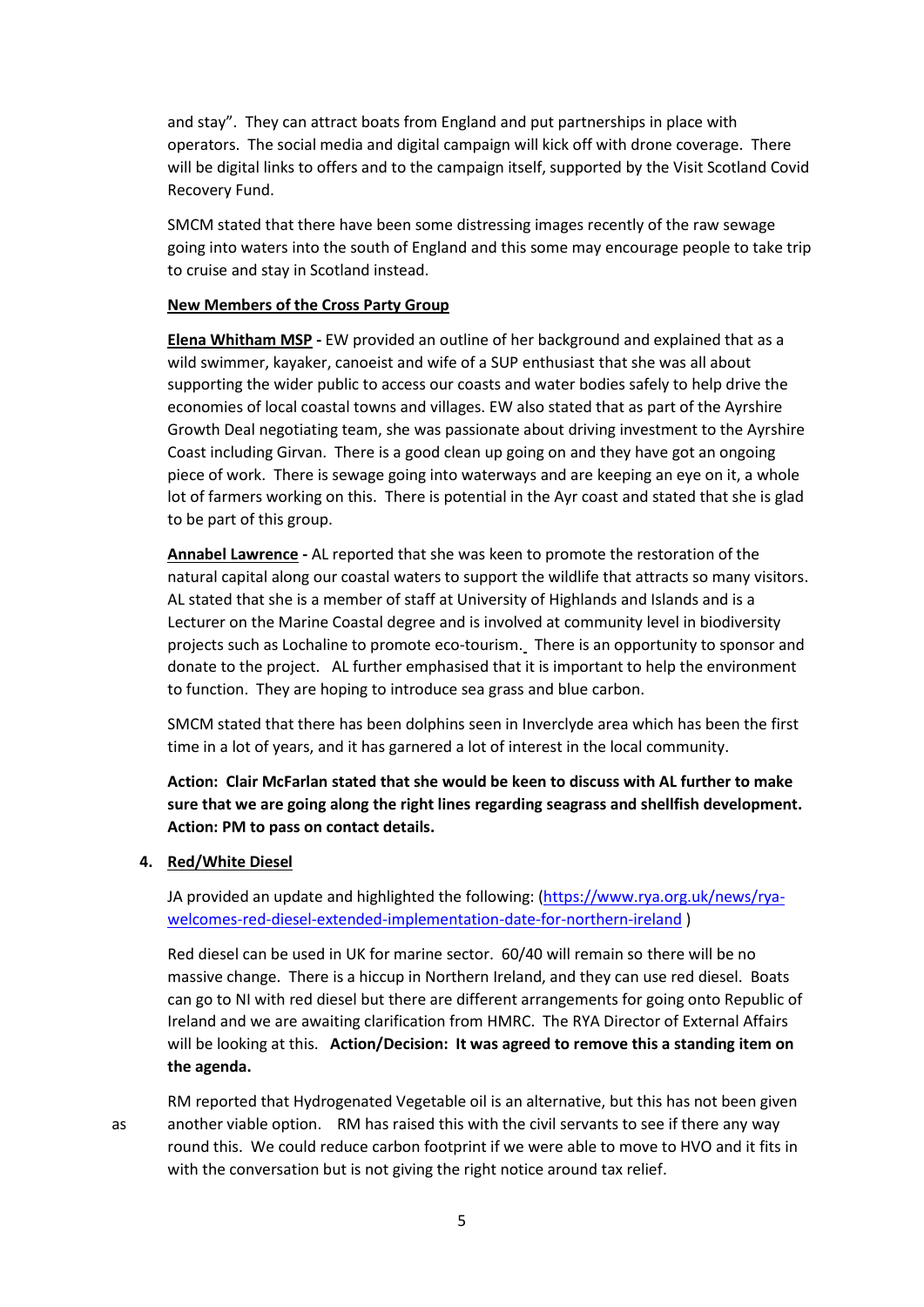Elena Whitham MSP stated that blue carbon capture is hugely valuable to Scotland and very much in the background and it would be great for this group to help get it into the wider consciousness and into the minds of policy makers.

#### **Action/Decision: It was agreed that climate change be added as a standard agenda item.**

EW further stated that we have had such a dry summer and private water supplies have dried up. The loch was at its lowest and it is going to effect waterways hugely with these flood and drought events becoming more frequent. The potential to use HVO and use seagrass to capture carbon is huge. There is a huge plethora of items that can be discussed under this agenda item.

**Action/Decision: CB agreed that HVO would be a good item to discuss as a future agenda item and suggested that we could have a short presentation on the advantages and some of the issues. Action: It was agreed to Invite Jonathan Mosse and Philip Horton to present on this topic.** 

AL reported that the Scottish Marine assessment 2020 published by Naturescot provides a summary that details that we have lost of 50% mussels that supports the nursery habitats. We need to be aware that if we do have the natural resources then we then look at ways to restore them.

**Action: PM to circulate to the marine assessment report and all the relevant links posted within the Zoom chat.**

**EW asked whether there had been any discussion around the protected area of Arran and Lamlash Bay. SMCM stated that we have not looked at this. Action: SMCM will discuss offline with EW re these issues.**

**Action: Low Carbon Issues/climate change to be added as a standard item on agenda.** 

**Action: It was agreed to have wider discussion on other issues.**

#### **5. Outdoors Scotland**

#### **Outdoors Scotland Strategy**

#### **AR outlined the following:**

There is increasing recognition of the value of the outdoors to the Scottish economy and the role it plays in supporting sustainable economic growth by creating employment, sustaining tourism spend and enhancing the profile of Scotland through the promotion of its natural landscape and scenery.

The Outdoors Scotland Strategy is an initiative led by Wild Scotland and Sail Scotland (project partners) to champion a collaborative approach for the sector to drive Scotland forward as a leading outdoors tourism destination for sustainable, and environmentally focussed marine and outdoor activities aligned to Scotland's Outlook 2030.

Marine and outdoor activities provide the backdrop to Scotland's experience proposition and for the strategy Outdoors Tourism is defined as: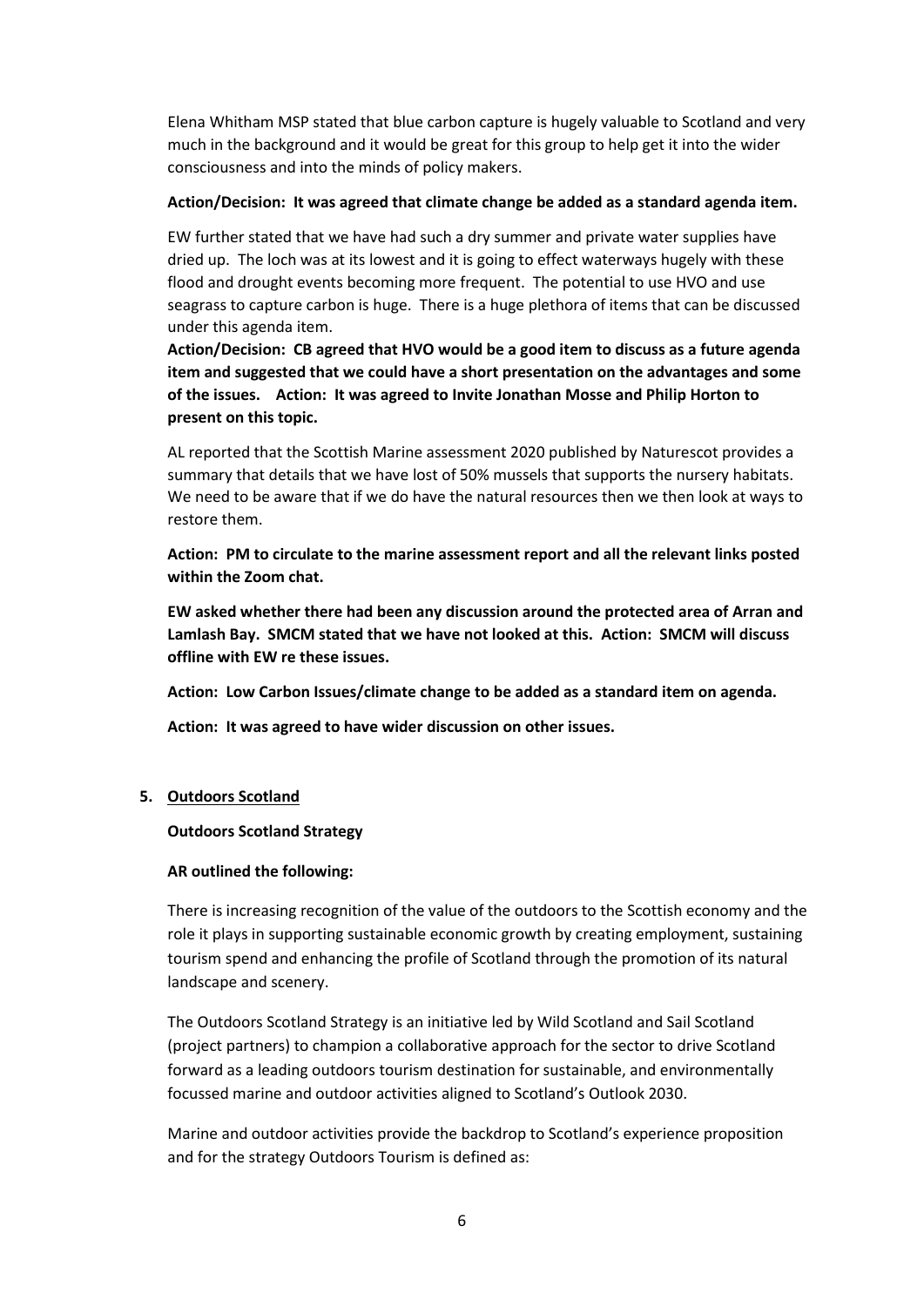"An authentic and memorable experience involving visitors actively engaging with nature and culture and connecting with the outdoors. It is any outdoor activity or journey that takes place in a natural land or marine environment. It's about outdoor experiences that are unique and individual for each visitor, matching their interests, providing a sense of personal achievement and creating their own lasting memories".

### **Strategic review**

BTS and 56 Degree Insight have been commissioned by Sail Scotland and Wild Scotland to develop an Outdoor Tourism Strategy for Scotland. The Project aim is to set in motion the full realisation of the potential of the Scotland's Outdoor Tourism sector and to identify the way forward and precise actions to support the industry.

Our Approach is a three-stage process to deliver the strategy and action plan:

# **1. Scotland's Place in the Market:**

- Desk research of the complex weave of local, regional, national and international policies, strategies and delivery plans and to draw out and make sense of these, drawing on best practice and locally determined priorities.
- Added to this is primary research with UK consumers and International Travel Trade and Tour Operators to fully understand where Scotland is currently positioned, determine the most important markets for Scotland as an outdoor tourism destination and provide new insights which would address knowledge gaps relating to Scotland's Outdoor Tourism market.
- To fully understand Scotland's Outdoor Tourism offer and product we will undertake a detailed product audit (supply) of Outdoor Tourism in Scotland creating a comprehensive database of outdoor tourism operators in Scotland to determine their capacity and maturity to attract and contribute to the visitors' quality experiences. This will inform the market positioning of Outdoor Tourism in Scotland and to build a robust understanding of the size and scale of the Outdoor Tourism Industry in Scotland.

# **2. Industry Engagement and Consultations**

• An extensive consultative programme, comprised of a series of interviews with key stakeholders and operators, an electronic survey of tourism operators and a series of facilitated regional workshops to feedback to the industry key findings and to gather views of participants to feed into the final strategy.

# **3. Strategy and Action Plan**

• The final stage focuses on analysing the data accumulated to prepare a market driven, consumer led Strategy, designed to guide strategic decisions with overarching objectives, and specific outcomes. The action plan will translate the strategy into deliverables and key actions.

# **Project Timing**

The project commenced in August 2021 with completion towards the end of February 2022.

# **Contact**

To find our more contact: Stewart Walker; BTS; E: [stewart@bts.scot](mailto:stewart@bts.scot) T: 07909 915196 or visit the Project web site: [www.bts.scot/ots](http://www.bts.scot/ots) 

Finlay Carson MSP then joined and SMCM welcomed him to the meeting.

DAM reported that Visit Scotland fully supports the work that AR has just described. There are various marine tourism projects that are high priority and marine and coastal tourism development can play a major part in recovery. We have faith in the planning process of what projects can go ahead. We are coming to an unexpected extension of coastal and water activity; it has increased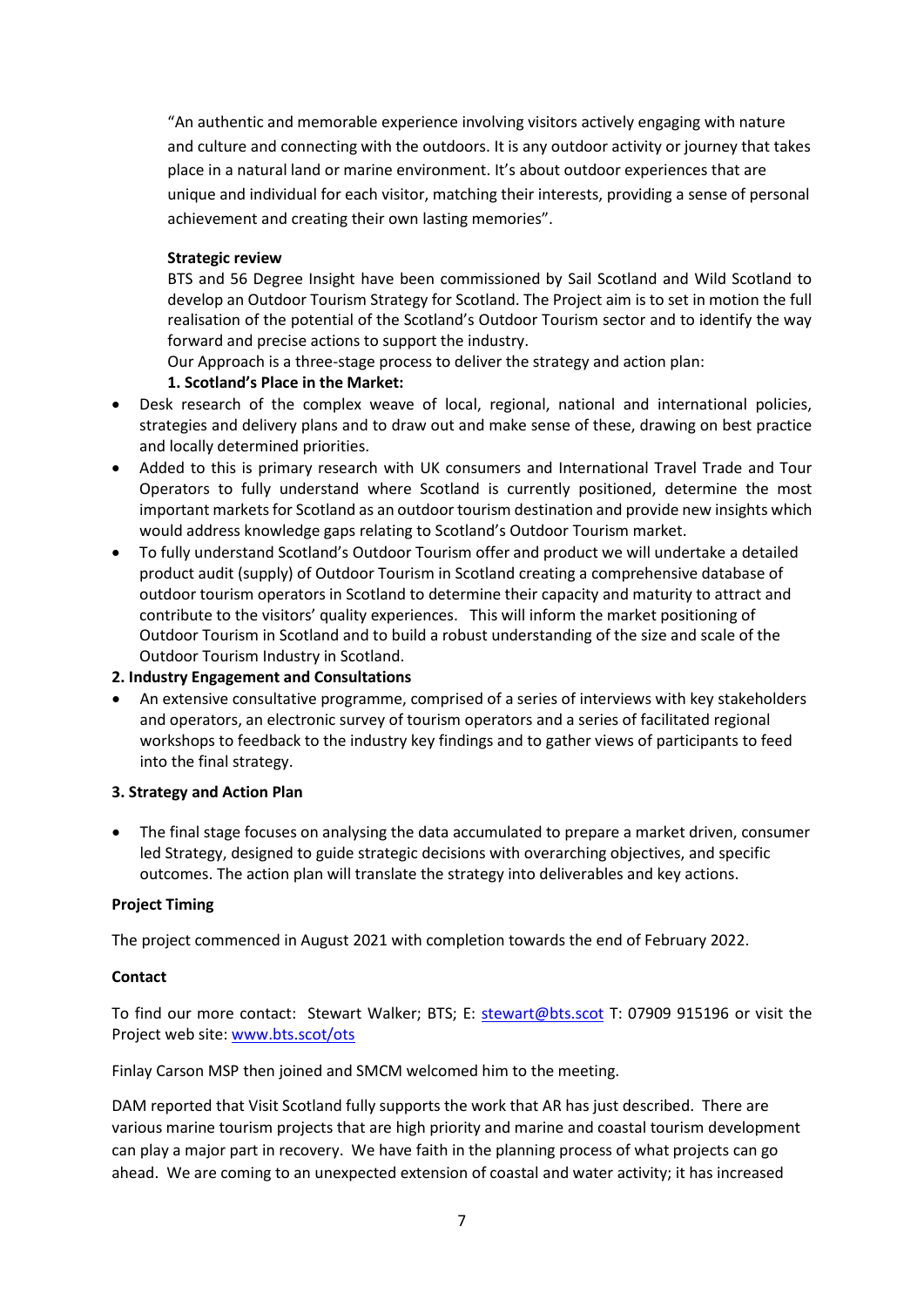enthusiasm without that level of market focus. DAM stated that they will support local authority and national park investment.

EH stated that we are looking for support to south west. DAM stated that there is a huge necessary commitment to climate change and there will be other small scale investment for step ashore facilities.

RM stated that the Clyde and Inner Hebrides have been busy but it would be good to find out the situation in the Western Isles, the Northern Isles and the east coast.

GR provided a link on Hydrogen – [Orkney Renewable Energy Forum \(OREF\)](https://www.oref.co.uk/orkneys-energy/hydrogen/#:~:text=The%20Orkney%20Hydrogen%20Strategy%20sets%20the%20ambition%20to,sustainable%20development%20goals.%20Hydrogen%20in%20the%20wider%20context) that will show what is taking place in Orkney.

GR stated that the RYA pathway to zero document can be downloaded from <https://www.rya.org.uk/about-us/policies/environment-and-sustainability> The RNLI also have a plan for moving to net zero.

AL reported that the Scottish Government will be proposing Highly Marine Protected Areas in 10% of our MPA network.

GR stated that while fuel duty is a reserved matter it would be good to know what the scope is for the Scottish Government to encourage the production and distribution of HVO.

GR stated that it is perhaps worth noting that a safety forum has been created for the whole of Loch Ryan including the 3 current and future statutory harbour authorities. This should provide good support for Stranraer Watersports.

EH reported for information to all that David Davis is going to send a link to the YouTube videos on the Stranraer Watersports Association Website.

RM reported that Scottish Canals are talking with Johnston Oils who have coverage in central Scotland but wider supply still remains an issue.

RM stated that Inland Waterway Assoc have experts and that Jonathan Mosse maybe a candidate for a 15 minute presentation on HVO. RM suggested that later in the session a presentation on retrofit/ electrification of boat engines may be useful. It is an area that policy may not have yet focussed on and could do with some intervention investment increase activity.

# **Action: SMCM agreed that discussion was required on this and get idea of sizes of boats and scale on how it could be achieved.**

SL stated that research is being conducted and the industry is being more conscious to address more issues but it is going to be a relatively small effect and we need to address how do you actually carry out a change over scheme to replace the engine. We also need to look at future proofing for utilities and how electric charging and the local infrastructure will be managed. Other aspects will be recharge rates and how many vessels there will be and what this will look like in 10 years' time.

RM stated that canals is a test bed, both electrification and hydrogen side and need to how we get power into remote locations. We need to work out what the carbon footprint of all the leisure boats are. DAM stated that he wished to be included in the trials.

IW asked is Green Hydrogen going to be used as a stored fuel source for electric propulsion motors.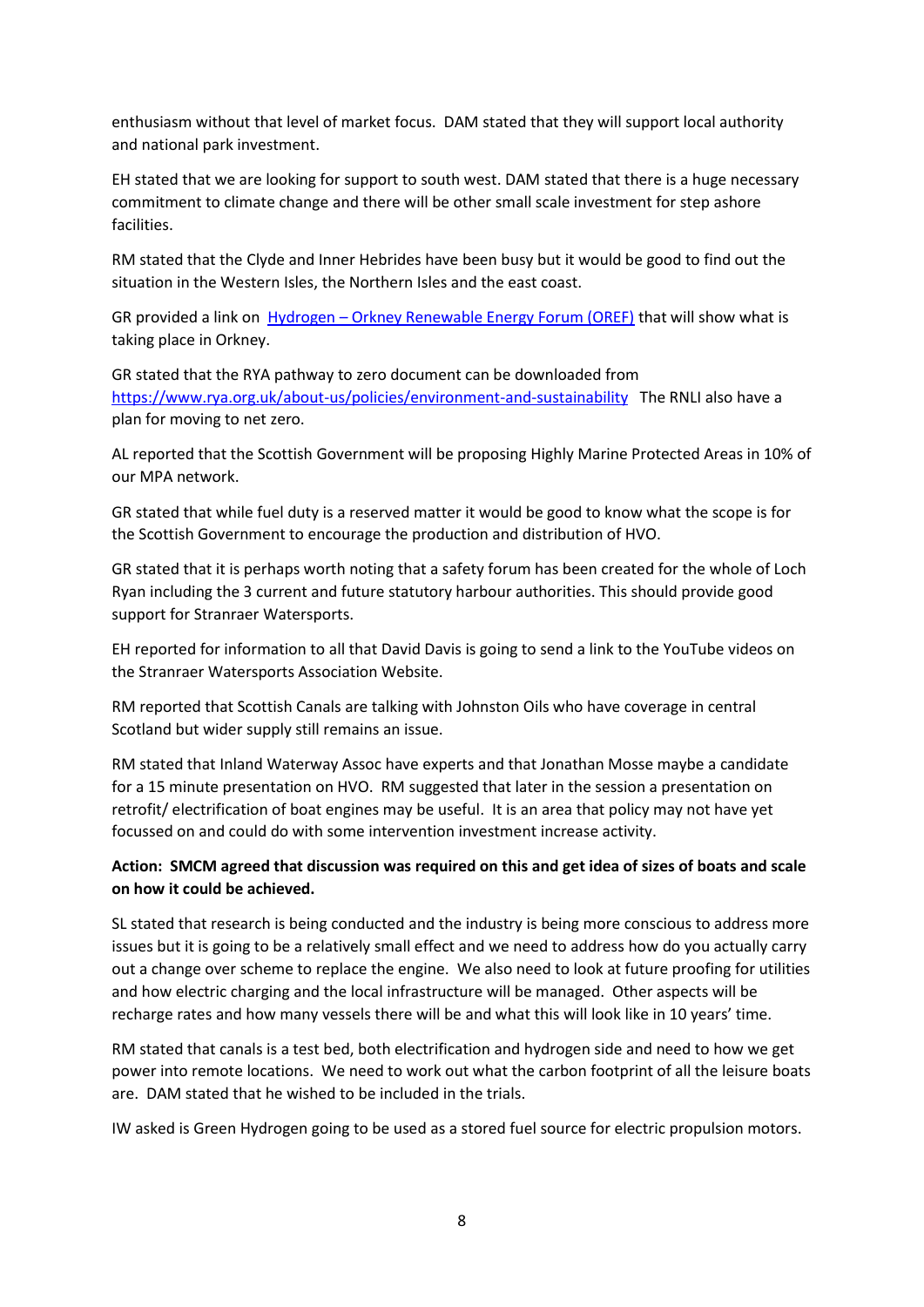GR suggested that it might be good to have a presentation on coastal change from the Dynamic Coast project [\(https://www.dynamiccoast.com/\)](https://www.dynamiccoast.com/) as sea level rise is going to be a big issue.

AM reported that he has met with MOWI and asked if he could he reserve a commercial berth to bring electric power boats to Loch Linnhe and stated that he would help install a 7kw charger. We have a 240kw supply. We should have significant demand for charging in the marina.

SL stated that the Cala Gas supply has been an issue and refilling has been a problem, this will have an effect on the tourism sector as a whole. SMCM asked what are Cala Gas saying in this regard. SL stated that they have indicated that it is a management issue but as yet it is still to be resolved.

# **6. Future Business – topics for discussion**

SCM asked for members to send suggestions to topics. The agendas will be shorter with a focus topic and then we will prioritise what we want to get involved in.

### **Terms of Reference – CPG**

Circulate round to members and decide on what we want the TOR to be and have it as the first agenda topic.

# **7. AOB**

GD asked members to save the date for the 200<sup>TH</sup> anniversary of the canal on May 21<sup>st</sup>/22<sup>nd</sup> 2022. There will be canal boats going up from Falkirk to Linlithgow, Ratho and Edinburgh.

| <b>No</b> | <b>Action</b>                                                                                                                                                                                                                                              | Lead      | <b>Date Raised</b> | Update |
|-----------|------------------------------------------------------------------------------------------------------------------------------------------------------------------------------------------------------------------------------------------------------------|-----------|--------------------|--------|
|           |                                                                                                                                                                                                                                                            |           |                    |        |
| 1.        | <b>Giant Strides</b>                                                                                                                                                                                                                                       |           |                    |        |
|           | PM to circulate the 2 versions<br>of the strategy to new CPG<br>members.                                                                                                                                                                                   | <b>PM</b> | 26.10.21           |        |
| 2.        | <b>Feedback from members on</b>                                                                                                                                                                                                                            |           |                    |        |
|           | last 18 months of pandemic                                                                                                                                                                                                                                 |           |                    |        |
|           | Invite a selection of<br>organisations to do a 5 minute<br>brief synopsis on the feedback<br>that they have had over the<br>season to give the members an<br>understanding of what has<br>happened over the last 12<br>months and looking towards<br>2022. | SMCM/PM   | 26.10.21           |        |

### **ACTIONS**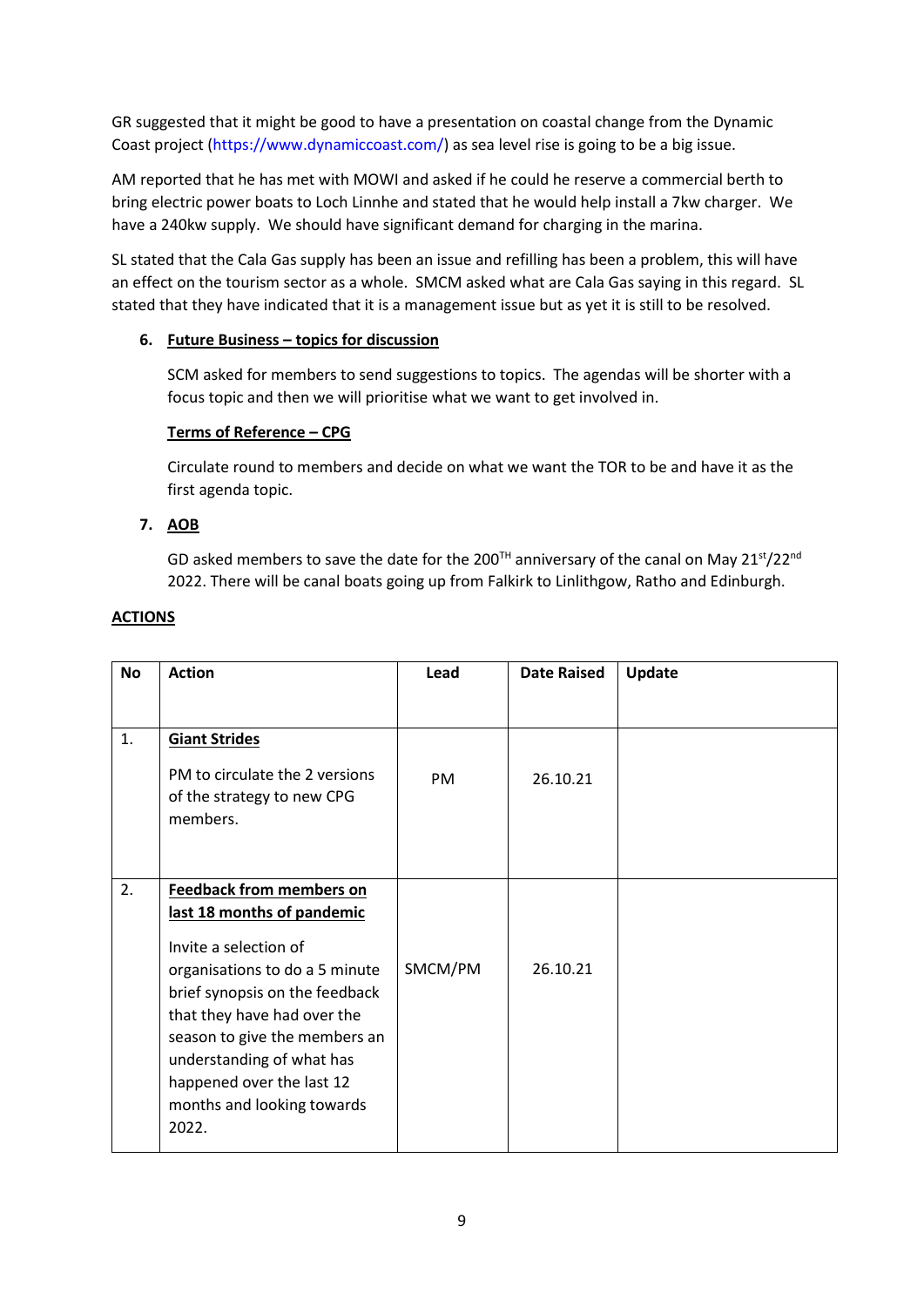| 3. | <b>Future Agenda topics</b>                                                                                                                                                                                                                                                                                                                             |    |          |  |
|----|---------------------------------------------------------------------------------------------------------------------------------------------------------------------------------------------------------------------------------------------------------------------------------------------------------------------------------------------------------|----|----------|--|
|    | Standard items to be added to<br>agenda:                                                                                                                                                                                                                                                                                                                | PM | 26.10.21 |  |
|    | Low carbon/climate change<br>$\bullet$                                                                                                                                                                                                                                                                                                                  |    |          |  |
|    | Invite Jonathan Mosse and<br>$\bullet$<br>Philip Horton to do a<br>presentation on HVO<br>Wider discussion on<br>$\bullet$<br>environmental matters<br>Hybrid boats and the<br>$\bullet$<br>setting up the<br>infrastructure.<br>Presentation on coastal<br>$\bullet$<br>change from the Dynamic<br>Coast project<br>(https://www.dynamiccoas<br>t.com/ |    |          |  |
|    | <b>Giant Strides Marine Tourism</b><br>Strategy - Our Waters Clean<br>and Blue                                                                                                                                                                                                                                                                          |    |          |  |
|    | The return of the 3-mile<br>$\bullet$<br>fishing zone seeking CPG<br>views.<br>Impact of dredging on<br>٠<br>fishing inshore.<br>Other issues re marine<br>environment                                                                                                                                                                                  |    |          |  |
| 4. | Links provided in Zoom chat to<br>be circulated to members:                                                                                                                                                                                                                                                                                             | PM | 26.10.21 |  |
|    | The marine assessment<br>$\bullet$<br>report<br>Hydrogen - Orkney Renewable<br><b>Energy Forum (OREF)</b><br>Red/White Diesel<br>https://www.rya.org.uk/news/r<br>ya-welcomes-red-diesel-<br>extended-implementation-<br>date-for-northern-ireland)                                                                                                     |    |          |  |